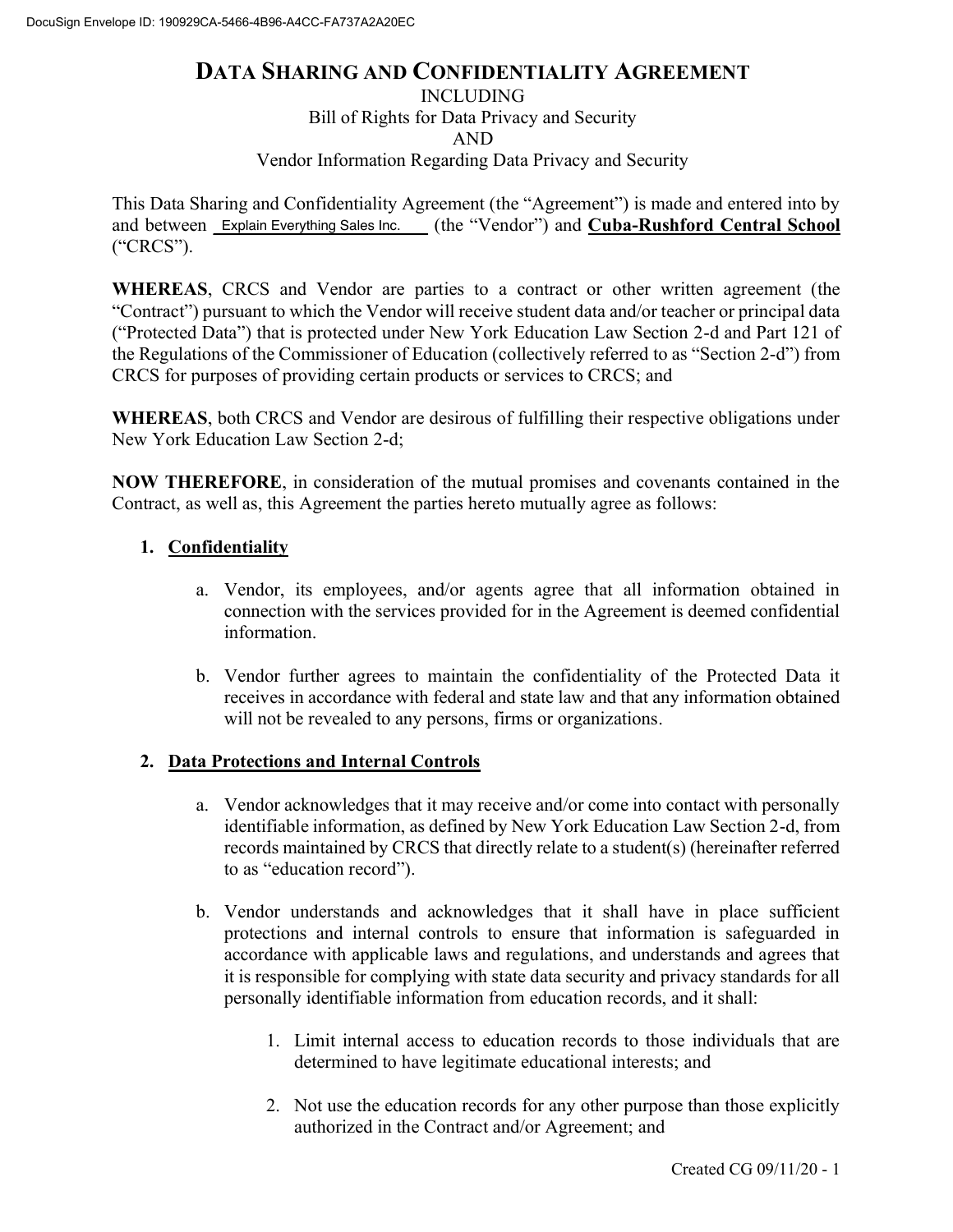- 3. Maintain reasonable administrative, technical and physical safeguards to protect the security, confidentiality and integrity of education records in its custody; and
- 4. To use encryption technology to protect Protected Data in its custody while in motion or at rest, using a technology or methodology specified by the secretary of the United States Department of Health and Human Services in guidance issued under Section 13402(H)(2) of Public Law 111-5.

#### **3. Data Security and Privacy Plan**

- a. Vendor agrees to have a Data Security and Privacy Plan in place to protect the confidentiality, privacy and security of the Protected Data it receives from CRCS.
- b. Vendor understands and agrees that it is responsible for submitting a Data Security and Privacy Plan to CRCS prior to the start of the term of the Agreement, and it shall:
	- 1. Outline how all state, federal and local data security and privacy contract requirements will be implemented over the life of the contract consistent with CRCS's policy on data security and privacy, as adopted.
	- 2. Outline specific administrative, operational and technical safeguards and practices in place to protect Protected Data that it receives from CRCS under the Contract.
	- 3. Outline the training requirement established by the Vendor for all employees who will receive personally identifiable information from student records (hereinafter referred to as "student data").

#### **4. Notice of Breach and Unauthorized Release**

- a. In the event of a breach of this Agreement and unauthorized release of student data, the Vendor shall:
	- 1. Immediately notify CRCS in the most expedient way possible and without unreasonable delay, but no more than seven (7) calendar days after Vendor has discovered or been informed of the breach or authorized release.
	- 2. Advise CRCS as to the nature of the breach and steps Vendor has taken to minimize said breach.
- b. In the case of required notification to a parent or eligible student, the Vendor shall:
	- 1. Promptly reimburse CRCS for the full costs of such notification.
- c. Vendor will cooperate with CRCS and provide as much information as possible directly to CRCS about the incident, including but not limited to: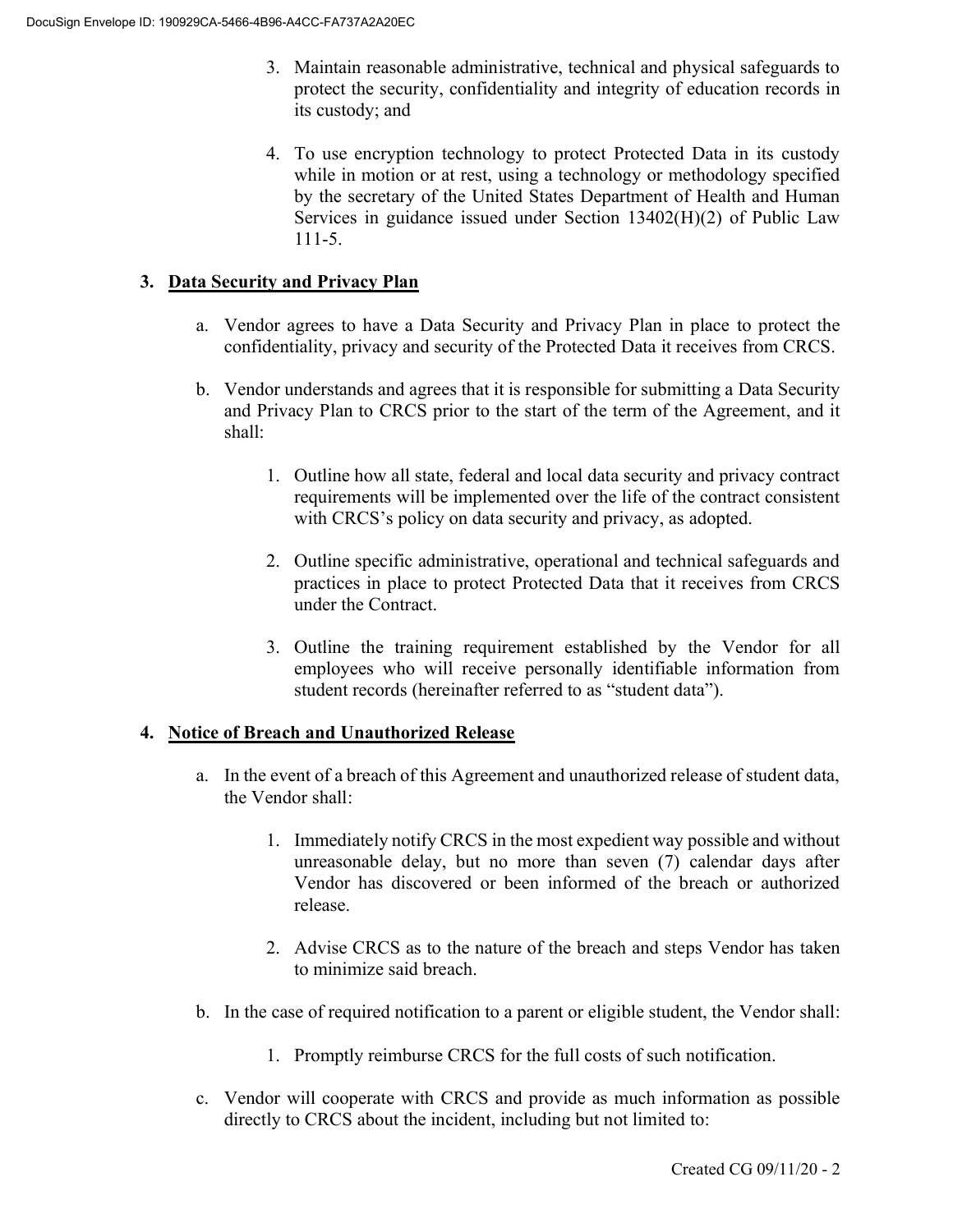- 1. The description of the incident;
- 2. The date of the incident;
- 3. The date Vendor discovered or was informed of the incident;
- 4. A description of the types of Protected Data involved;
- 5. An estimate of the number of records affected;
- 6. The schools within CRCS affected;
- 7. What the Vendor has done or plans to do to investigate the incident, stop the breach and mitigate any further unauthorized access or release of Protected Data; and
- 8. The contact information for Vendor representatives who can assist affected individuals that may have additional questions.
- d. The Vendor shall indemnify and hold CRCS harmless from any claims arising from its breach within the Data Sharing and Confidentiality Agreement confidentiality and data security and privacy standards provision.
- e. Vendor acknowledges that upon initial notification from Vendor, CRCS, as the educational agency with which Vendor contracts, has an obligation under Section 2-d to in turn notify the Chief Privacy Officer in the New York State Education Department ("CPO"). Vendor agrees not to provide this notification to the CPO directly unless requested by CRCS or otherwise required by law. In the event the CPO contacts Vendor directly or requests more information from Vendor regarding the incident after having been initially informed of the incident by CRCS, Vendor will promptly inform CRCS of the same.

#### **5. Vendor Information**

Vendor understands that as part of CRCS's obligations under New York Education Law Section 2-d, Vendor is responsible for providing CRCS with Vendor information (see Vendor Information for Data Privacy and Security) to include:

- a. Exclusive purposes for which the student data will be used;
- b. How Vendor will ensure that subcontractors, persons or entities that Vendor will share the student data with, if any, will abide by data protection and security requirements;
- c. Vendor will not disclose any personally identifiable information to any other party without the prior written consent of the parent or eligible student;
- d. Vendor will not sell personally identifiable information nor use or disclose it for any marketing or commercial purpose or facilitate its use or disclosure by any other party for any marketing or commercial purpose or permit another party to do so.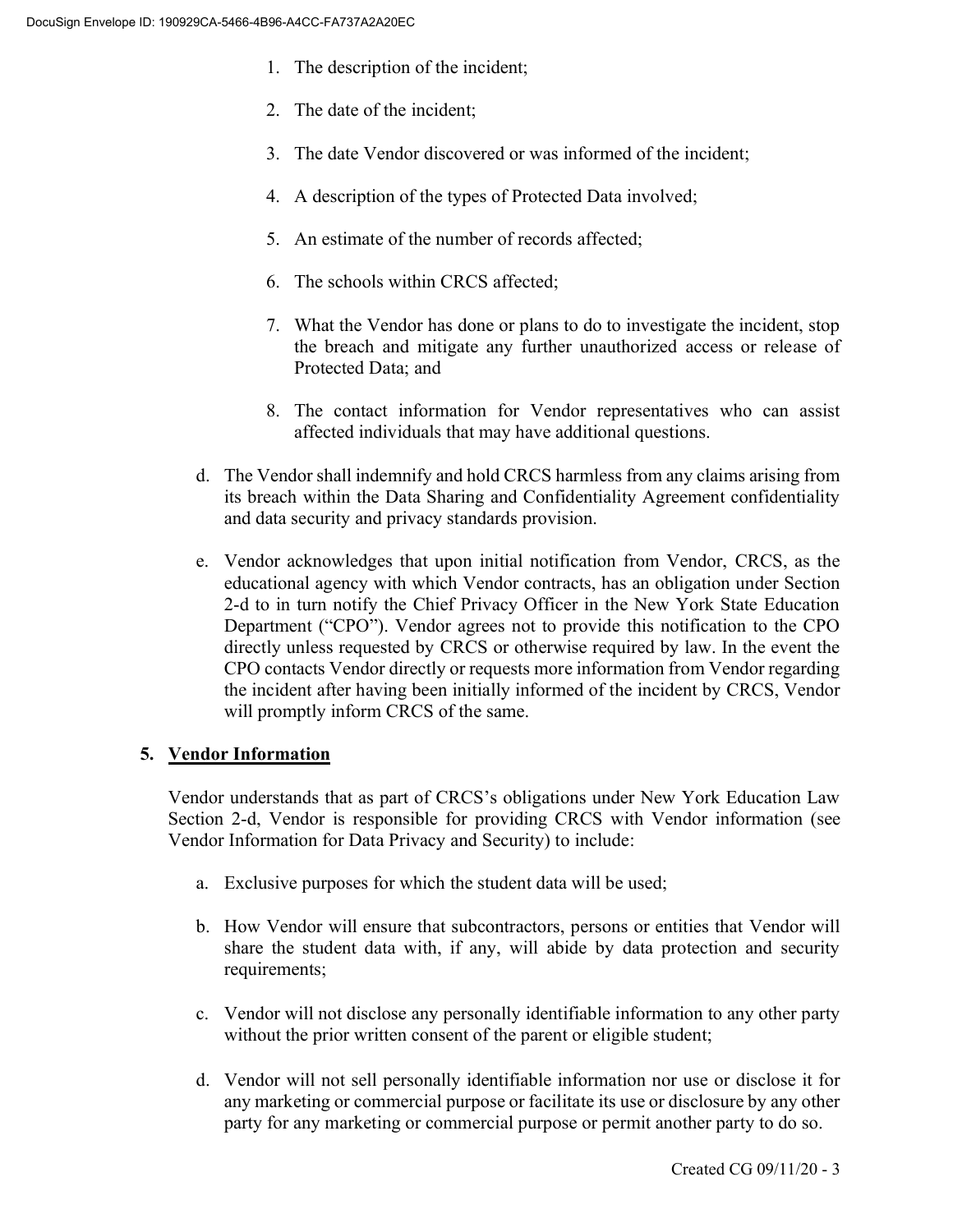- e. Vendor will provide a description of what will happen to the personally identifiable information upon expiration of the written agreement (e.g. whether, when and in what format the personally identifiable information will be returned to the educational agency, and/or whether, when and how the personally identifiable information will be destroyed).
- f. If and how a parent, student, or eligible teacher may challenge the accuracy of the student/teacher data that is collected; and
- g. Where the student data will be stored (described in such a manner as to protect data security), and the security protections taken to ensure such data will be protected, including whether such data will be encrypted.

#### **6. Termination or Expiration of Contract and/or Agreement**

- a. Upon termination of the Agreement, Vendor shall return or destroy all confidential information obtained in connection with the services provided therein and/or student data. Destruction of the confidential information and/or student data shall be accomplished utilizing an approved method of confidential destruction, including, shredding, burning or certified/witnessed destruction of physical materials and verified erasure of magnetic media using approved methods of electronic file destruction. The parties further agree that the terms and conditions set forth herein shall survive the expiration and/or termination of the Agreement.
- b. If requested by CRCS, Vendor will assist CRCS in exporting all Protected Data previously received back to CRCS for its own use, prior to deletion, in such formats as may be requested by CRCS.
- c. In the event the Contract is assigned to a successor Vendor (to the extent authorized by the Contract), the Vendor will cooperate with CRCS as necessary to transition Protected Data to the successor Vendor prior to deletion.
- d. Neither Vendor nor any of its subcontractors or other authorized persons or entities to whom it has disclosed Protected Data will retain any Protected Data, copies, summaries or extracts of the Protected Data, or any de-identified Protected Data, on any storage medium whatsoever. Upon request, Vendor and/or its subcontractors or other authorized persons or entities to whom it has disclosed Protected Data, as applicable, will provide CRCS with a certification from an appropriate officer that these requirements have been satisfied in full.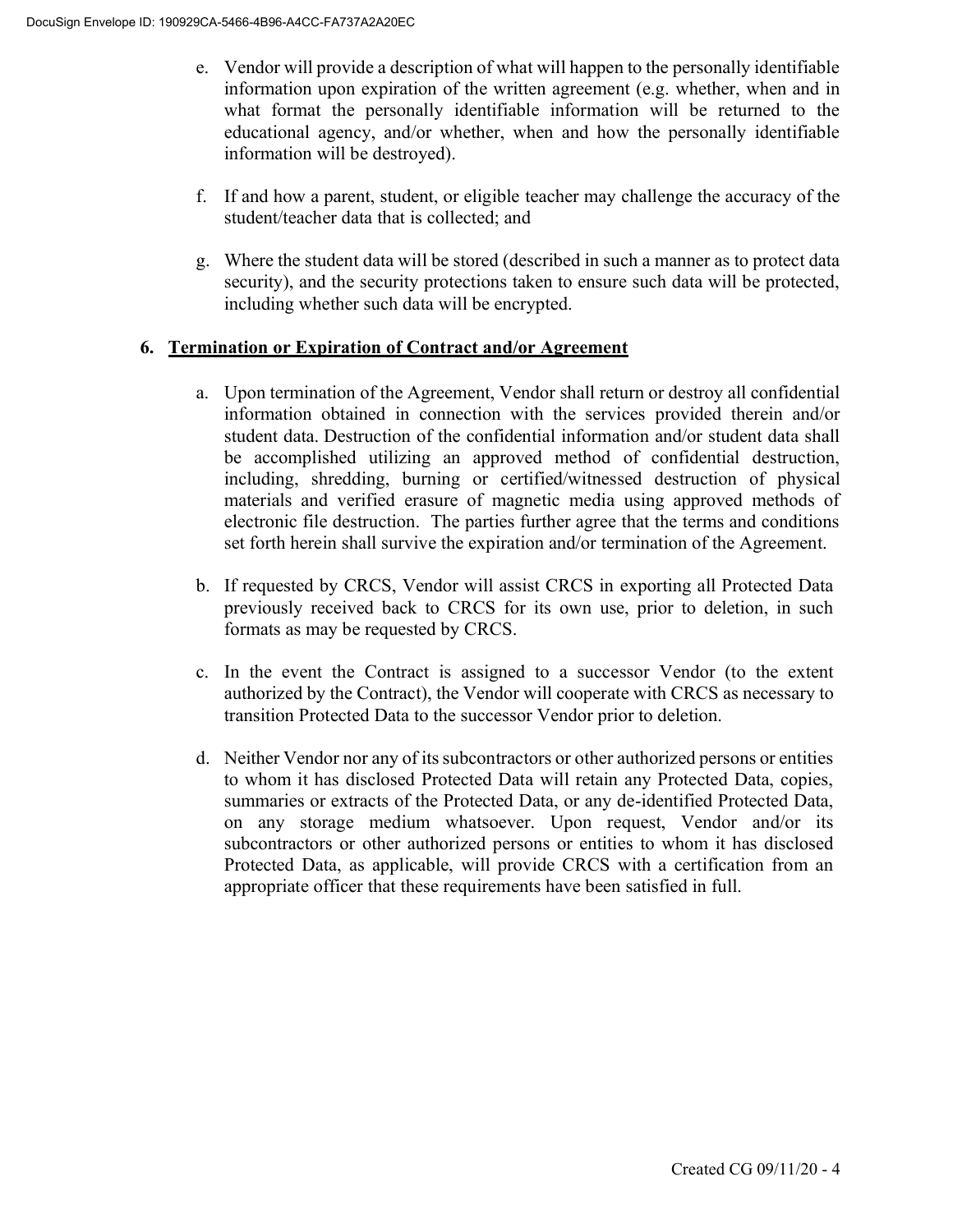## **PARENTS' BILL OF RIGHTS FOR DATA PRIVACY AND SECURITY**

CRCS is committed to protecting the privacy and security of student data and teacher and principal data. In accordance with New York Education Law Section 2-d and its implementing regulations, CRCS informs the school community of the following:

- 1. A student's personally identifiable information cannot be sold or released for any commercial purposes.
- 2. Parents have the right to inspect and review the complete contents of their child's education record.
- 3. State and federal laws protect the confidentiality of personally identifiable information, and safeguards associated with industry standards and best practices, including but not limited to encryption, firewalls, and password protection, must be in place when data is stored or transferred.
- 4. A complete list of all student data elements collected by New York State is available for public review at the following website [http://www.nysed.gov/data-privacy](http://www.nysed.gov/data-privacy-security/student-data-inventory)[security/student-data-inventory](http://www.nysed.gov/data-privacy-security/student-data-inventory) or by writing to the Office of Information and Reporting Services, New York State Education Department, Room 865 EBA, 89 Washington Avenue, Albany, New York 12234.
- 5. Parents have the right to submit complaints about possible breaches of student data addressed. Complaints should be directed in writing to CRCS Data Privacy Officer, 5476 Route 305, Cuba, New York 14727. Complaints may also be directed in writing to Chief Privacy Officer, New York State Education Department, 89 Washington Avenue, Albany, New York 12234 or by using the form available at the following website: [http://www.nysed.gov/data-privacy-security/report-improper-disclosure.](http://www.nysed.gov/data-privacy-security/report-improper-disclosure)

IN WITNESS WHEREOF, the parties hereto have executed this agreement as of the day and year first written above.

DocuSigned by:

Authorized Vendor Signature Date

4/21/2021

Authorized CRCS Signature Date

4/23/2021